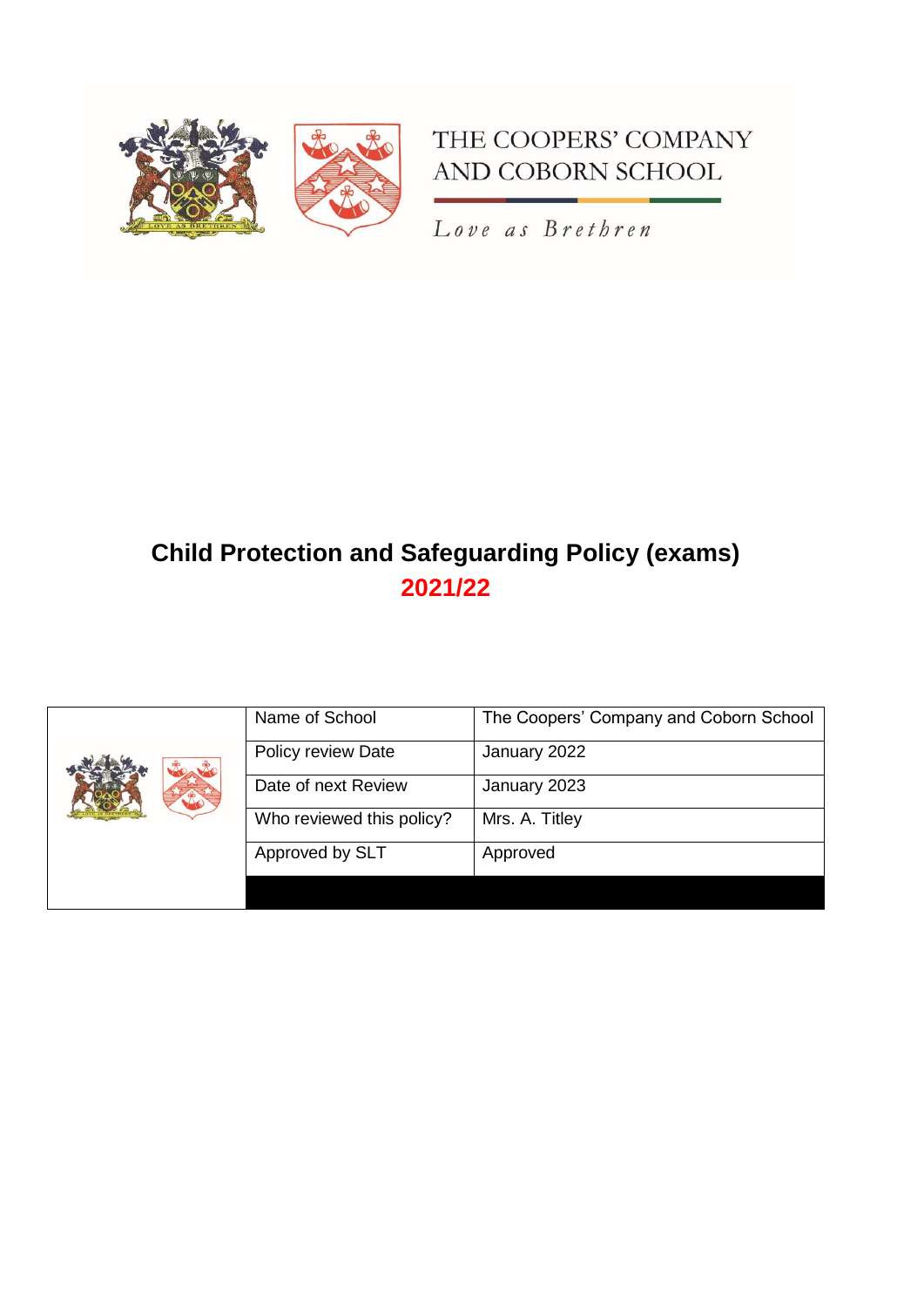

# **Key staff involved in the policy**

| <b>Role</b>                              | Name(s)                                                                                             |  |
|------------------------------------------|-----------------------------------------------------------------------------------------------------|--|
| Head of centre                           | Ms. S. Hay                                                                                          |  |
| Designated Safeguarding Lead             | Mrs. R. Carron                                                                                      |  |
| Designated safeguarding lead<br>(deputy) | Ms. H. Gibson<br>Mr. J. Ellis<br>Mr. M. Duncan<br>Mr. L. Bonnett<br>Mrs. S. Kite<br>Miss. E. Knight |  |
| <b>Exams Staff</b>                       | Mrs. A. Titley - Examinations and Data Manager<br>Mrs. L. Butler - Deputy Examinations Officer      |  |

# **Purpose of the policy**

This policy details how The Coopers' Company and Coborn School, in relation to the management, administration and conducting of examinations and assessments, ensures that the moral and statutory responsibility to safeguard and promote the welfare of children is met.

The policy also details how staff are trained and supported to be alert to, and report, the signs of abuse and neglect and how they will follow centre procedures to ensure that children receive effective support, protection, and justice.

The procedures contained in this policy apply to all staff associated with the management, administration and conducting of examinations and assessments at The Coopers' Company and Coborn School.

# **Policy aims**

- To provide all exams-related staff at The Coopers' Company and Coborn School with the necessary information to enable them to meet their safeguarding and child protection responsibilities
- To ensure consistent good practice
- To demonstrate the commitment with regard to safeguarding and child protection to pupils/students, parents/carers and other partners when taking examinations and assessments at The Coopers' Company and Coborn School.
- To contribute to the wider centre Child Protection and Safeguarding Policy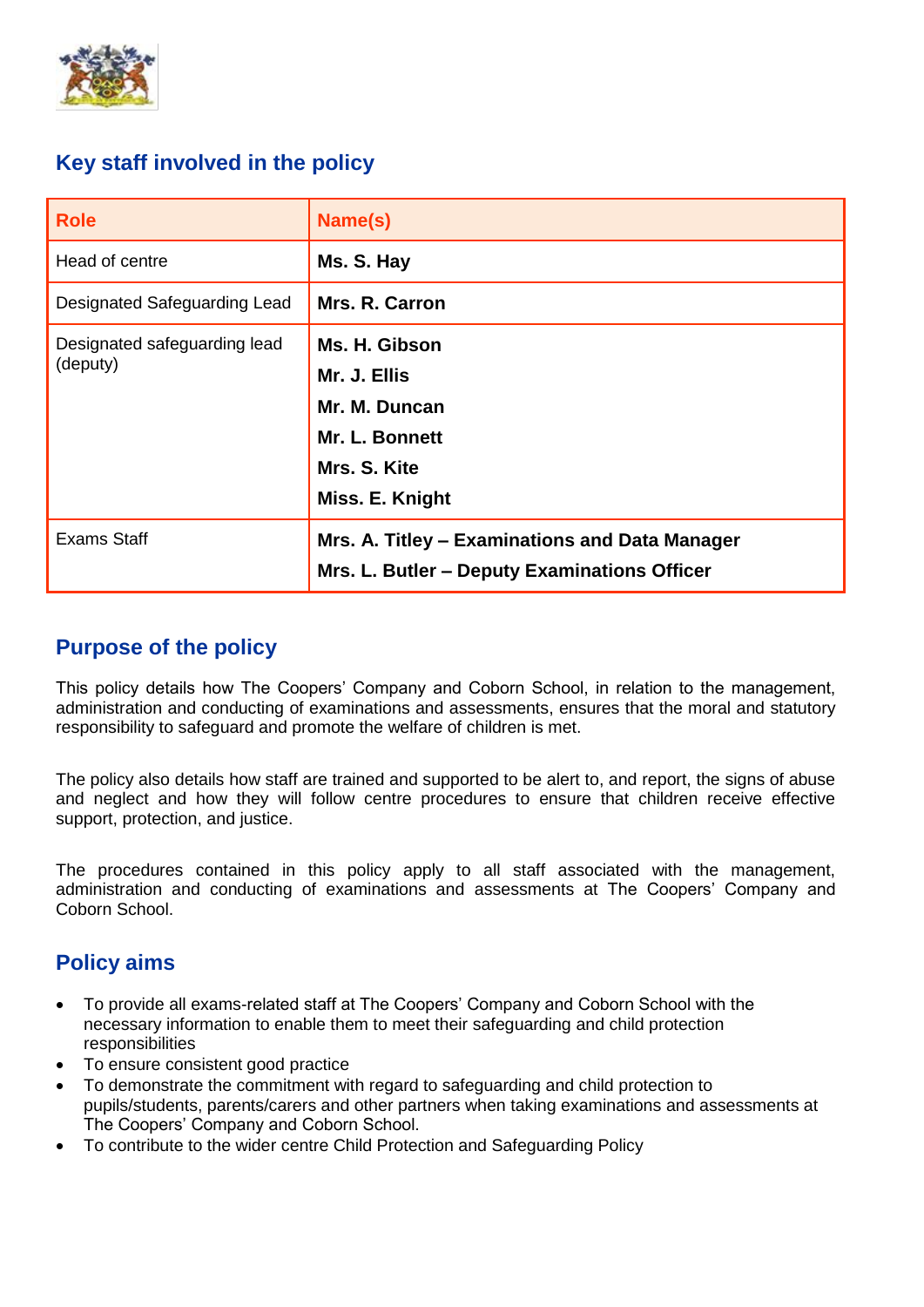

# **Section 1 – Roles and Responsibilities**

### **Designated safeguarding lead (DSL)**

The DSL (and any deputies) will take lead responsibility for child protection and safeguarding in relation to examinations and assessments. The DSL will offer advice, support and expertise in all matters relating to child protection and safeguarding in relation to examinations and assessments.

### **Exams staff**

The Exams Officer will support the DSL as directed, and also undertake all relevant training.

#### **Other exams staff**

Invigilators and other facilitators of access arrangements will undertake training as directed by the DSL, report child protection and safeguarding issues/concerns in line with centre processes/policy

# **Section 2 – Staff**

### **Recruitment**

The Coopers' Company and Coborn School ensures that only 'suitably qualified and experienced adults' are employed in the management, administration and conducting of examinations and assessments. This is supported by the safer recruitment process which includes:

- completing an application form which includes their employment history and explains any gaps in that history
- providing two referees, including at least one who can comment on the applicant's suitability to work with children
- providing evidence of identity and qualifications
- verifying their mental and physical fitness to carry out their work responsibilities
- verifying their professional qualifications, as appropriate
- carrying out further additional checks, as appropriate, on candidates who have lived or worked outside of the UK, including (where relevant) any teacher sanctions or restrictions imposed by a European Economic Area professional regulating authority, and criminal records checks or their equivalent
- asking for written information about previous employment history and check that information is not contradictory or incomplete. We will seek references on all short-listed candidates, including internal candidates, before interview. We will scrutinise these and resolve any concerns before confirming appointments.
- if offered employment, be checked in accordance with the Disclosure and Barring Service (DBS) regulations as appropriate to their role. This will include:
	- $\circ$  an enhanced DBS check and a barred list check for those including unsupervised volunteers engaged in Regulated Activity
	- o an enhanced DBS check without a barred list check for all volunteers not involved in Regulated Activity but who have the opportunity of regular contact with children
	- $\circ$  ensuring that this member of staff has a subscription to the DBS Update Service (where relevant)
- if offered employment, provide evidence of their right to work in the UK
- be interviewed by a panel of at least two school leaders/governors, if shortlisted]

### **DBS check information**

All information on the checks carried out on those who are employed solely for the purpose of periodic exams-related activity, such as external invigilators/facilitators, will be recorded in the centre's single central record (SCR). Copies of these checks, where appropriate, will be held in individuals' personnel files.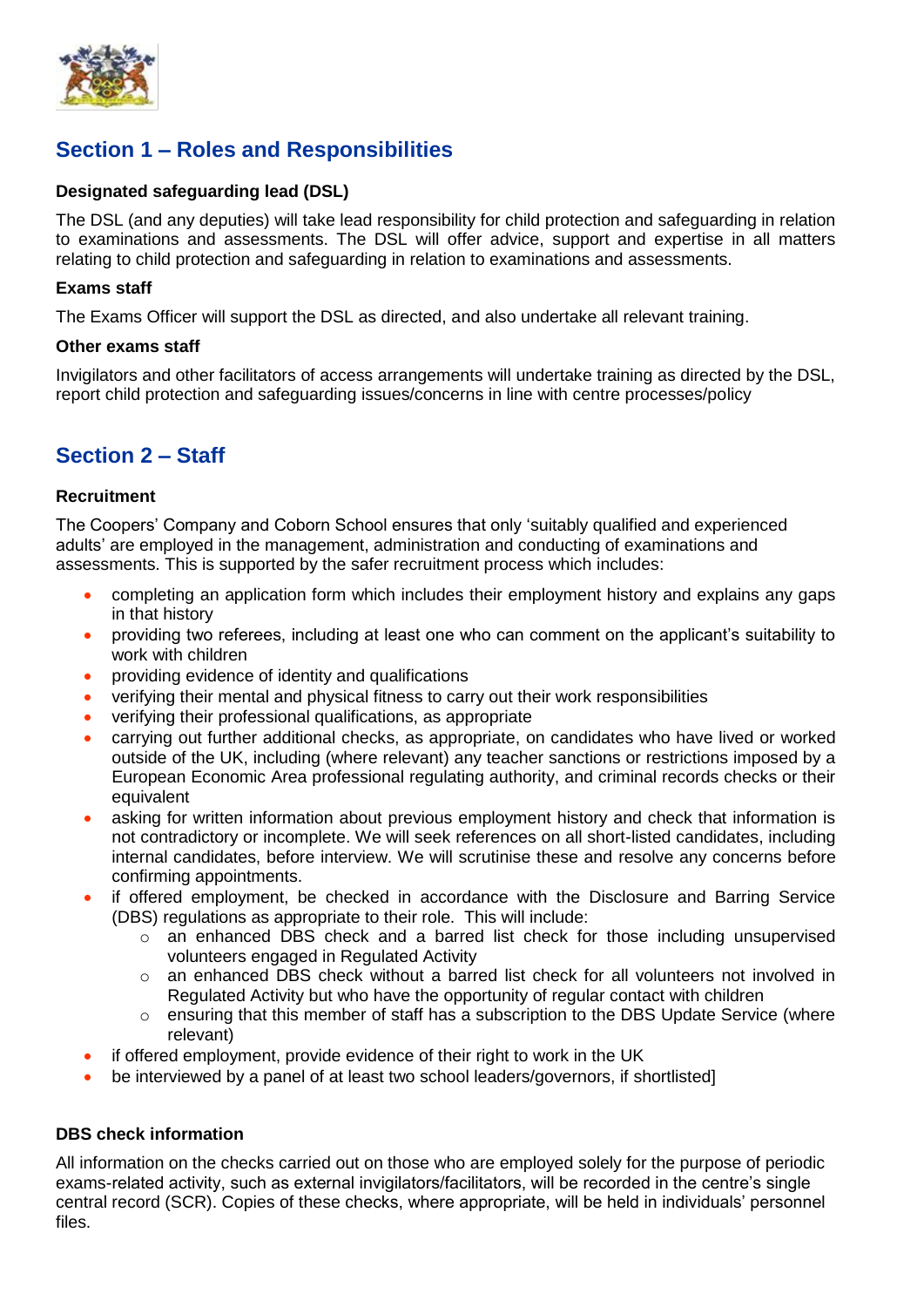

### **Existing staff**

All existing staff are being moved to the DBS update system.

If there are concerns about an existing member of staff's suitability to work with children, all relevant checks will be carried out as if the individual was a new member of staff. This action will also be taken if an individual moves from a post that is not regulated activity to one that is.

Anyone who has harmed, or poses a risk of harm, to a child or vulnerable adult will be referred to the DBS:

- Where the 'harm test' is satisfied in respect of the individual (i.e., that no action or inaction occurred but the present risk that it could was significant)
- Where the individual has received a caution or conviction for a relevant offence
- If there is reason to believe that the individual has committed a listed relevant offence, under the Safeguarding Vulnerable Groups Act 2006 (Prescribed Criteria and Miscellaneous Provisions) Regulations 2009
- If the individual has been removed from working in regulated activity (paid or unpaid) or would have been removed if they had not left

#### **'Break in service'**

To comply with 'break in service' regulations, all external invigilators/facilitators will be required to register with the DBS Update Service on an annual basis and provide consent for the designated senior member of staff in charge of safeguarding arrangements to carry out an online check to view the status of their existing standard or enhanced DBS certificate. This will not apply to any invigilators who meet the 'frequency test' at The Coopers' Company and Coborn School – e.g., working 3 or more times in a 30-day period, or attending the centre at least every 3 months for training, updates etc.

By registering with the Update Service, these staff will be permitted to attend on any day during an exam series (providing they can supply an updated Disclosure Certificate and ID) without the need for additional checks or any additional attendance at The Coopers' Company and Coborn School.

### **Agency staff**

Written notification will be obtained from any agency or third-party organisation that it has carried out the necessary safer recruitment checks that we would otherwise perform. A check will also be performed to confirm that the person presenting themselves for work is the same person on whom the checks have been made.

## **Section 3 – Supporting staff**

All exams staff at The Coopers' Company and Coborn School are made aware of the good practice guidelines and staff code of conduct in relation to child protection and safeguarding.

They are informed and updated on the contents of the centre Child Protection and Safeguarding Policy by annual training updates.

| Date delivered | Details of training/information delivered                     | Audience (e.g. invigilators, access arrangements<br>facilitators etc.) |
|----------------|---------------------------------------------------------------|------------------------------------------------------------------------|
| September 2021 | Keeping Children Safe in Education and<br>Safeguarding update | All staff – including invigilators                                     |
| January 2022   | HSIS whole school safeguarding film                           | All staff – including invigilators                                     |

### **Training/information delivered**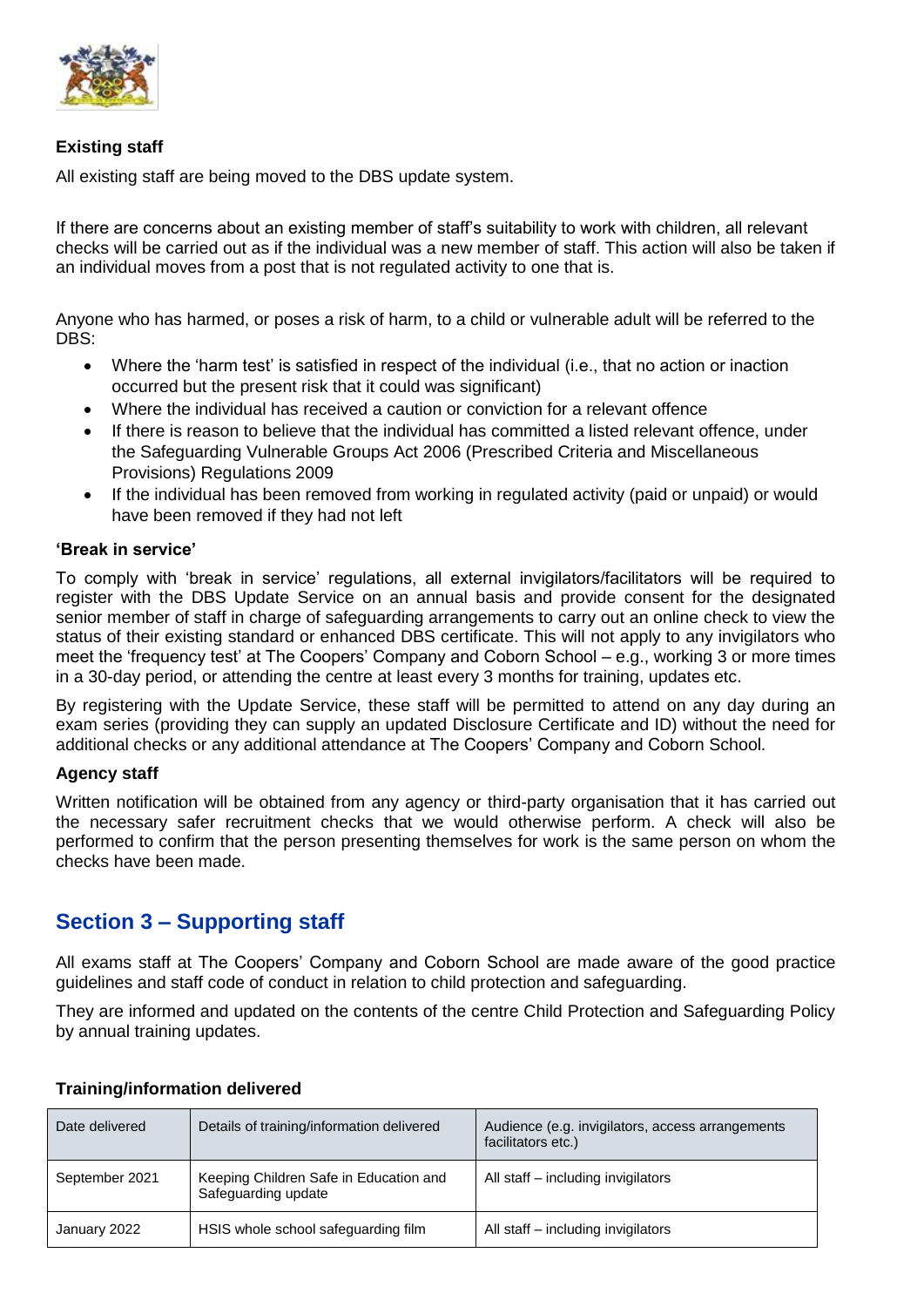

January 2022 Specific training on our school's safeguarding procedures All staff – including invigilators

# **Section 4 – Areas covered**

All exams staff will be trained/updated on the following areas to ensure that they are complying with the centre policy on child protection and safeguarding:

- Abuse of position of trust
- Children who may be particularly vulnerable
- Children with special educational needs and disabilities or have mental health needs
- Early help
- Reporting attendance concerns
- Staff reporting concerns about a colleague or other adult who works with children (Whistleblowing)
- Complaints procedure
- Site security
- Confidentiality and information sharing
- Photography and images
- Child protection procedures
- Recognising abuse physical abuse, emotional abuse, sexual abuse and neglect
- Indicators of abuse
- Taking action
- If a member of staff or volunteer is concerned about a pupil's welfare
- If a pupil discloses to a member of staff or volunteer
- Bullying, peer on peer abuse and harmful sexual behaviour
- Peer on peer sexual violence and sexual harassment
- Youth produced sexual imagery
- Serious violence
- Child sexual exploitation (CSE) and child criminal exploitation (CCE)
- So-called 'honour based' abuse
- Female genital mutilation
- Forced marriage
- Protecting children from radicalisation and extremism
- Domestic abuse
- Self-harming.

# **Section 5 – Reporting**

The process for staff to report issues/concerns relating to child protection and safeguarding is to report to the Designated Safeguarding Lead, or one of the Deputy Designated Safeguarding Leads.

If a member of staff needs to make a complaint/report a colleague or other adult who works with children (whistleblowing), they should report to the Head of Centre (Head teacher).

# **Section 6 - Protocols for one-to one support/supervision**

Where staff are engaged in invigilation/facilitation and/or centre supervision on a one-to one basis with a candidate the following protocols should be followed.

### **Summoning immediate assistance in case of any concern**

The Exams Office will be summoned by means of mobile phone allowed when in a one to one situation.